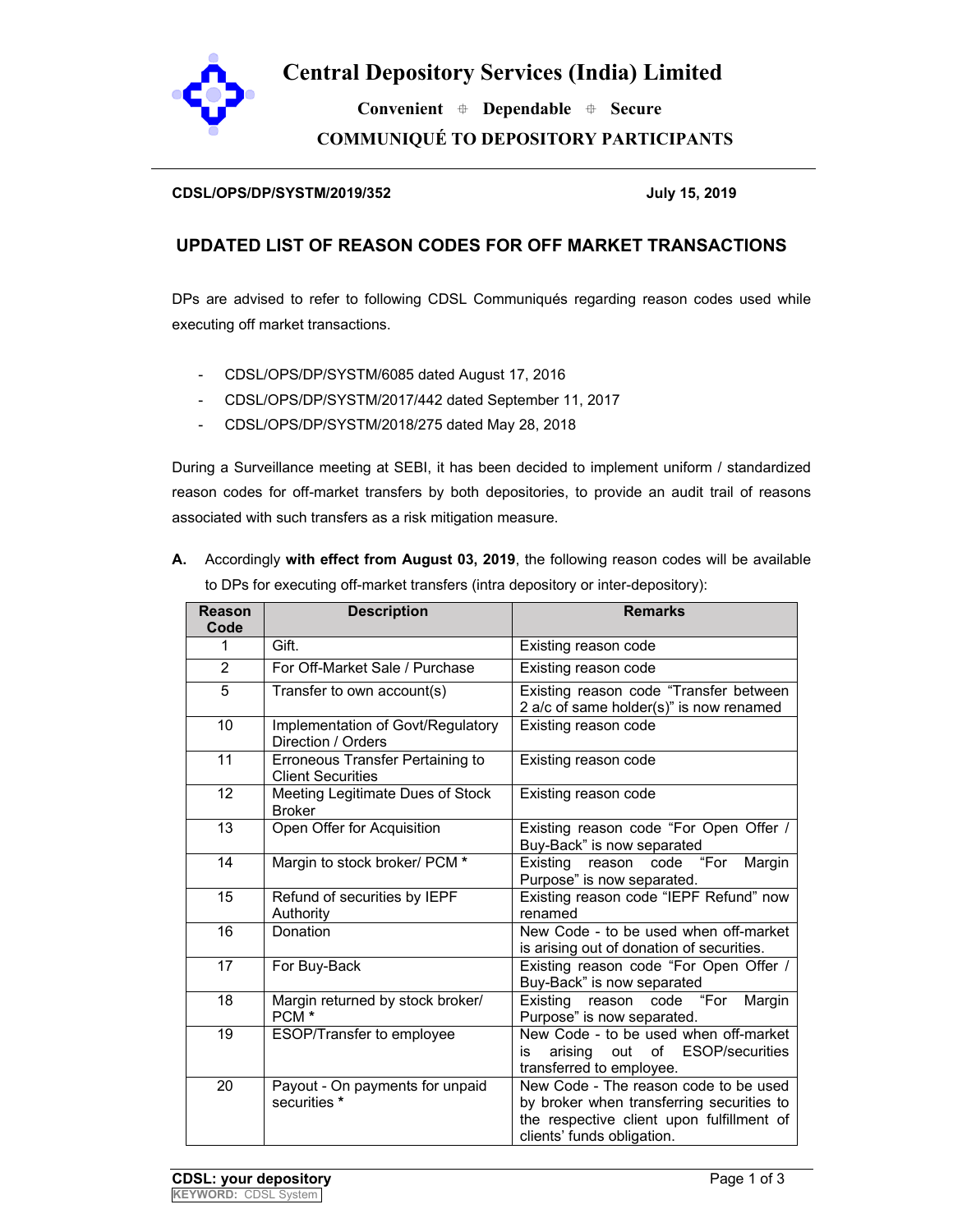

## **Central Depository Services (India) Limited**

 **Convenient Dependable Secure** 

### **COMMUNIQUÉ TO DEPOSITORY PARTICIPANTS**

| Reason<br>Code | <b>Description</b>        | <b>Remarks</b>                                                                                                                                                                                                                       |
|----------------|---------------------------|--------------------------------------------------------------------------------------------------------------------------------------------------------------------------------------------------------------------------------------|
| 21             | Transfer to PMS Account   | New Code - to be used when shares are<br>transferred to PMS client account (PMS<br>facility)                                                                                                                                         |
| 22             | Transfer from PMS Account | New Code - to be used when shares are<br>transferred from PMS client account<br>(PMS facility)                                                                                                                                       |
| 23             | On Market IDT transfer    | New Code - to be used when securities<br>are transferred from one depository to<br>depository for On Market<br>other<br>transactions. i.e. where at least one leg<br>to the transaction is a CM Settlement<br>Account or CC Account. |

Following 3 reason codes will be discontinued **with effect from August 03, 2019**:

| <b>Reason</b><br>Code | <b>Description</b>                     |
|-----------------------|----------------------------------------|
| 3                     | For Market Sale/Purchase               |
| 6                     | Others.                                |
|                       | <b>Transfer Between Family Members</b> |

# **B. With effect from September 14, 2019**, the following reason codes will be available to DPs for

executing off-market transfers (intra depository or inter-depository):

| Reason<br>Code    | <b>Description</b>                                      |
|-------------------|---------------------------------------------------------|
|                   | Gift.                                                   |
| $\overline{2}$    | For Off-Market Sale / Purchase                          |
| 5                 | Transfer to own account(s)                              |
| 10                | Implementation of Govt/Regulatory Direction<br>/ Orders |
| 11                | Erroneous Transfer Pertaining to Client<br>Securities   |
| $12 \overline{ }$ | Meeting Legitimate Dues of Stock Broker                 |
| 13                | For Open Offer Acquisition                              |
| 14                | Margin to stock broker/ PCM *                           |
| 15                | Refund of securities by IEPF Authority                  |
| 16                | Donation                                                |
| 17                | For Buy-Back                                            |
| 18                | Margin returned by stock broker/ PCM *                  |
| 19                | <b>ESOP/Transfer to employee</b>                        |
| 20                | Payout - On payments for unpaid securities              |